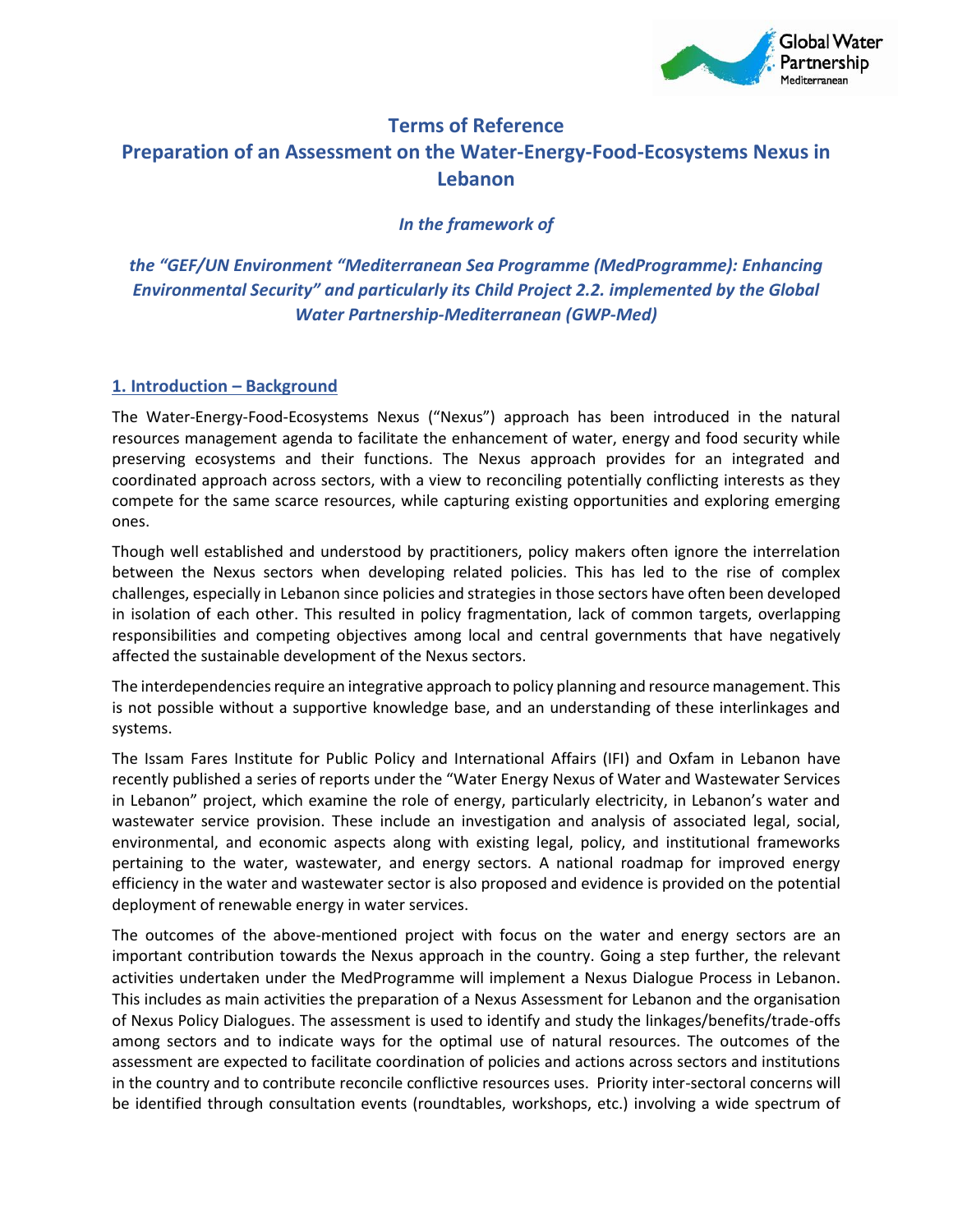

Lebanese stakeholders. This multi-stakeholder Policy Dialogue is expected to make explicit the various goals, interests and drivers of stakeholders and offers a process to reconcile possible differences. Stakeholders Analysis and Governance Analysis will be used as basis for both the Nexus Assessment and the Policy Dialogue.

These activities are carried out in the framework of Child Project 2.2 (CP 2.2) - one of the eight Child Projects of the MedProgramme and the Component aiming at balancing competing water uses in priority coastal areas through water, food, energy and ecosystems integrated governance, to enhance environmental security and sharing of benefits.

#### **2. Description of the Assignment**

#### *Aim*

The aim of this assignment is the Preparation of a Governance Analysis and an Assessment study on the Nexus in Lebanon, identifying and analysing key cross-sectoral interlinkages as well as concrete lines of action to capture synergies and address trade-offs.

#### *Scope and Objectives*

A severe economic and financial crisis is causing tremendous hardship to the people of Lebanon forcing an unprecedented number of them to rely on humanitarian assistance. The World Bank (WB) has described the crisis as one of the most severe globally since the mid-nineteenth century. With the collapse of virtually all sectors of the economy, large segments of the population have lost their means of subsistence and access to essential services including food. Real GDP is projected to decline by 10.5% in 2021, on the back of a 21.4 contraction in 2020. This situation obviously generates significant challenges towards Sustainable Development. On the other hand, achieving climate resilience while ensuring waterenergy- and food-security are key preconditions for economic growth, human prosperity and healthy ecosystems.

The crisis is expected to continue and will require complex interventions that respond to urgent needs while simultaneously building resilience and reducing vulnerabilities.

Under a traditional fragmented approach, attempting to achieve resource security independently, would not only be sub-optimal, but could also endanger further sustainability and security in one or more of the other sectors. The Nexus approach is essentially about moving beyond traditional sectoral thinking to achieve overall security and sustainability of all resources, by adopting an integrated and coordinated approach across sectors. This, with a view to reconcile potentially conflicting interests, as sectors compete for the same scarce resources, while capturing existing synergies and exploring emerging ones.

The adoption of the nexus in Lebanon is complex, as the country faces water and energy shortages and imports more than 80% of its food needs, while agriculture consumes nearly 60% of its available freshwater resources. A recent study on the Water-Energy-Food (WEF) Nexus revealed that while an integrated system of coordination among state actors exists, a closer look at these institutions showed deficiencies in coordination within and between institutions starting from the high vacancy rates in the ministries, complicated bureaucratic procedures, and the lack of a common methodology for setting strategies.

An integrated and coherent approach in the design and prioritisation of policy options and interventions, would ensure the maximization of overall benefits across sectors.

Furthermore, given Lebanon's significant challenges associated with ensuring that the water resources are effectively managed to meet the demands of the different sectors - while pollution levels in many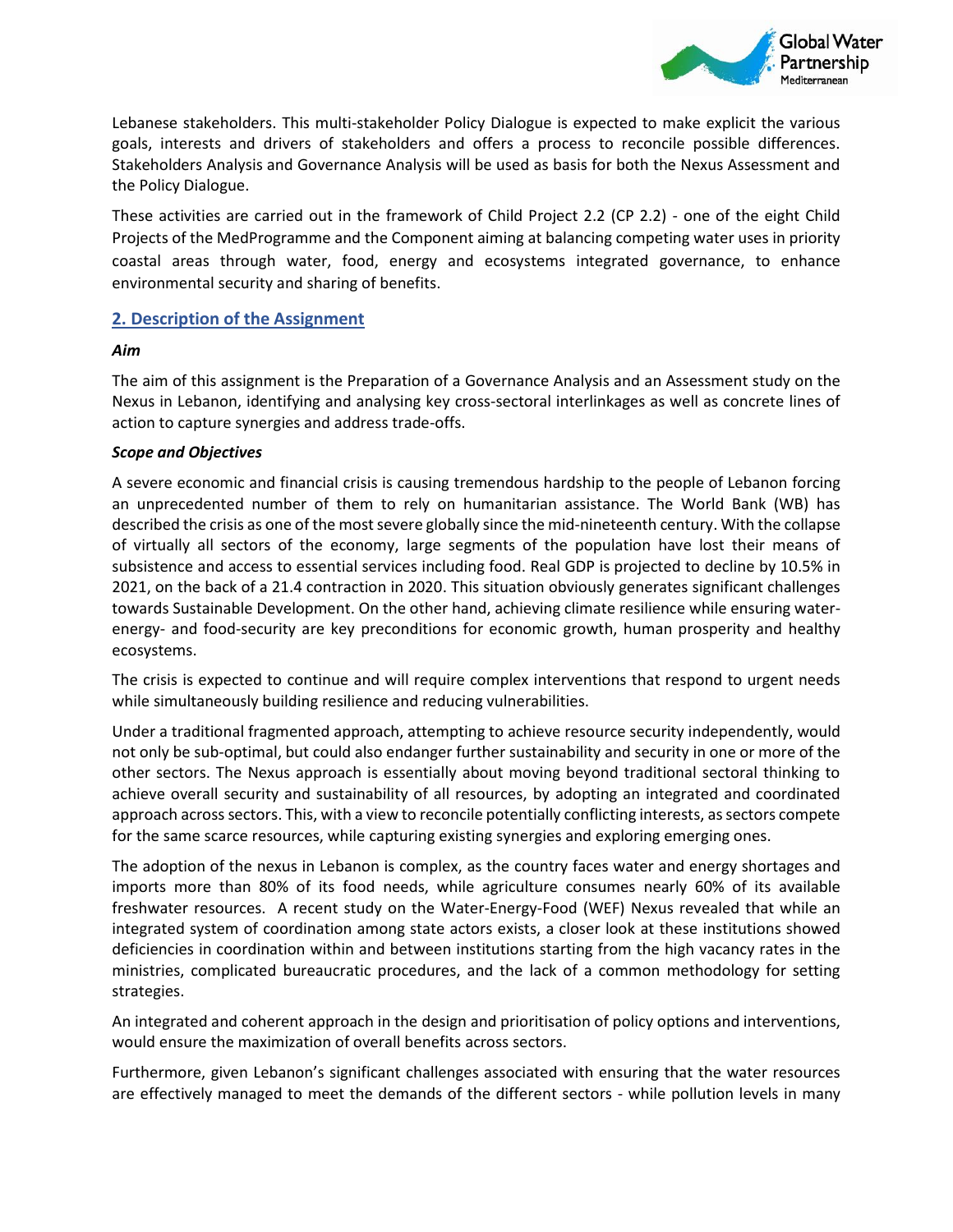

freshwater systems have made them either unable to meet their designated uses or requiring expensive treatment prior to use - having the water sector as an entry point for applying a Nexus approach is a quite straight forward choice.

The National Water Sector Strategy (NWSS) and the National Strategy for the Wastewater Sector (NSWS) approved by the Council of Ministers (CoM) in 2012 were expected to improve the situation of the sector by reducing overlap and inefficiencies. However, both local and regional challenges over the past 10 years have shifted the focus of the Ministry of Energy and Water (MEW) from implementing its strategies to emergency response. Furthermore, the current economic crisis and the political tensions threaten to delay any progress in this sector. Currently, an update of the NWSS is carried out and a Strategic Environmental Assessment (SEA) of this document might be launched soon.

The Water Code (Law 77/2018 amended by Law 192/2020) gave MEW the responsibility of developing a general master plan for the sector based on an Integrated Water Resources Management (IWRM) approach that aims to achieve sustainable management of water resources in Lebanon. The law states that the master plan should be developed in coordination with a set of ministries, including that of the Environment, Agriculture, Public Works and Transport, and Industry and then approved by the CoM. The new law also foresees the establishment of the National Water Council having a consultative role. However, until the implementation decrees of Law 192/2020 are issued, the crowded institutional framework and policy environment will continue to negatively affect the management of water resources in the country.

In this context, the application of a Nexus approach in Lebanon could assist in setting the basis for coordination among different relevant institutions - as envisioned by the Water Code – and in outlining the priorities for such a collaboration. Furthermore, it could also provide input to the review process of the NWSS and of the related SEA.

Therefore, the Nexus Assessment to be carried out based on this ToRs, aims to apply a Nexus approach to identify trade-offs and synergies across the Nexus sectors, including in relation to gaps in terms of institutional settings, policy integration and data management, in order to achieve a higher degree of inter-sectoral coherence in the implementation of the above strategies and laws, while identifying concrete priority opportunities for joint, coordinated action that generate cross-sectoral benefits.

A Governance Analysis will support the overall Nexus Dialogue process – including the preparation of the Assessment - by providing information on structure and processes for decision making regarding collective problems and issues relevant to the Nexus sectors, accountability, control and behaviour and on how objectives are set and achieved, how risk is monitored and addressed and how performance is optimised, etc. Since the outcomes of the Assessment are expected to facilitate coordination of policies and actions across sectors and institutions in the country and to contribute reconcile conflictive resources uses, the proposals formulated in this document have to be based on a clear understanding of the governance situation, including shortcomings, as these may prejudice the implementation of effective policy in the interlinked nexus dimensions.

To avoid duplication of efforts, the Assignment will also take stock of the findings from recent reports on the status of sustainable development, governance, inter-sectoral (nexus) policy coherence, and natural resource management in the country, notably:

- The Lebanon State of the Environment and future Outlook 2020: Turning the crisis into opportunities (SOER 2020) prepared by UNDP
- Water-Energy Nexus of Water and Wastewater Service in Lebanon, a study prepared by the Issam Fares Institute for Public Policy and International Affairs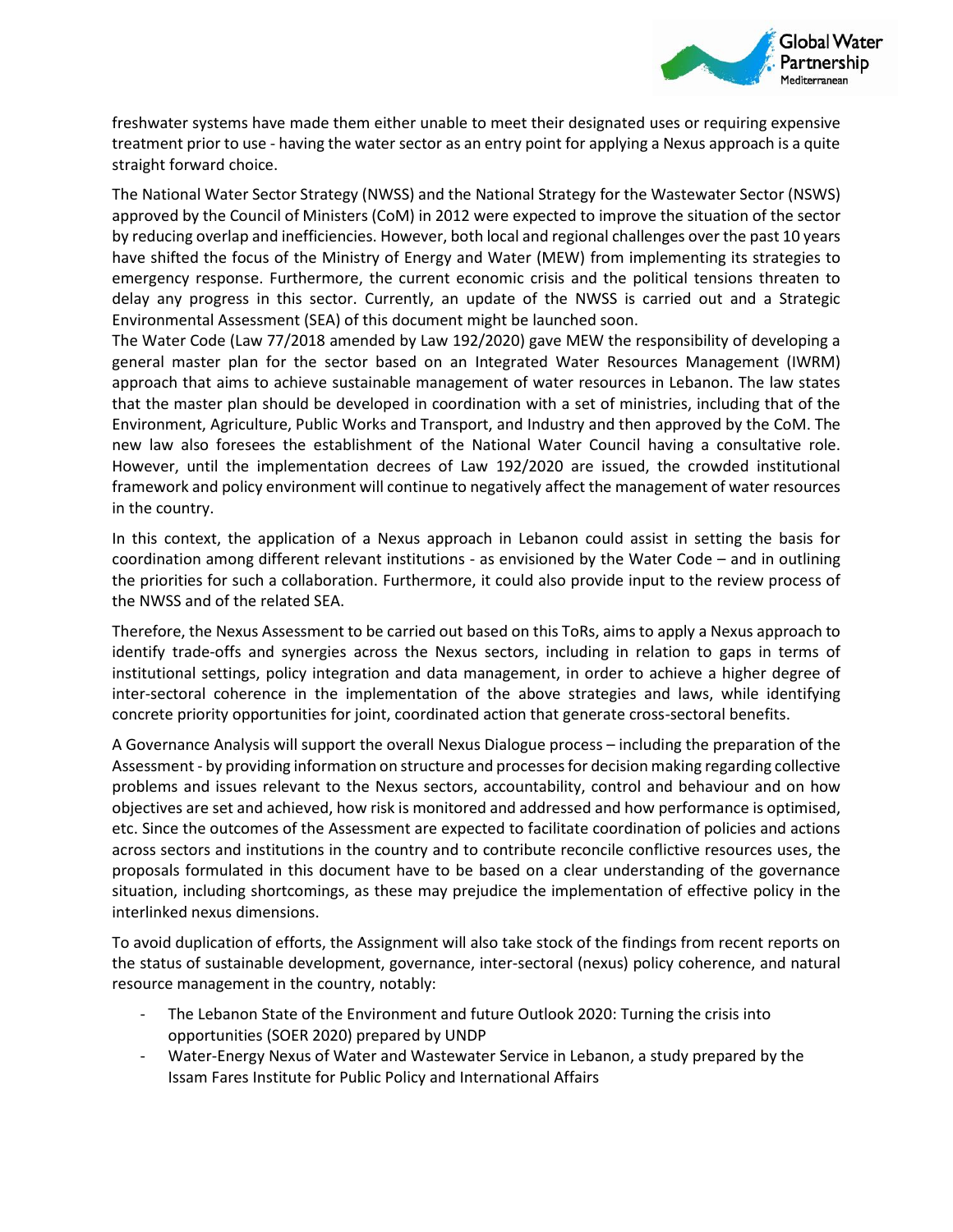

[\(https://www.aub.edu.lb/ifi/Pages/energy-policy-and-security/Projects/water-energy-nexus-of](https://www.aub.edu.lb/ifi/Pages/energy-policy-and-security/Projects/water-energy-nexus-of-water-and-wastewater-service-in-lebanon.aspx)[water-and-wastewater-service-in-lebanon.aspx\)](https://www.aub.edu.lb/ifi/Pages/energy-policy-and-security/Projects/water-energy-nexus-of-water-and-wastewater-service-in-lebanon.aspx)

- The way forward to safeguard water in Lebanon. National Water Integrity Risk Assessment, a report prepared by the Issam Fares Institute for Public Policy and International Affairs [\(https://www.aub.edu.lb/ifi/Documents/publications/research\\_reports/2014-](https://www.aub.edu.lb/ifi/Documents/publications/research_reports/2014-2015/20150429_CC_Water_Summary.pdf) [2015/20150429\\_CC\\_Water\\_Summary.pdf\)](https://www.aub.edu.lb/ifi/Documents/publications/research_reports/2014-2015/20150429_CC_Water_Summary.pdf)
- Final draft of the 2020 NWSS
- the Voluntary National Review on Sustainable Development Goals (VNR) (2018) [\(https://sustainabledevelopment.un.org/content/documents/19624LebanonVNR2018.pdf\)](https://sustainabledevelopment.un.org/content/documents/19624LebanonVNR2018.pdf)

The list above is not exhaustive, and the Consultants shall identify and make use of the findings of additional relevant reports, research papers etc.

During the development of the Governance Analysis and Nexus Assessment, guidance should be sought from the Inter-Institutional Body (IIB) that will serve as the Steering Committee (SC) of the overall Nexus activities in the country. Moreover, the perspectives of all relevant stakeholders should be taken into account. In that regard, early in the process, the Consultants should conduct interviews with representatives of key institutions for their insights and up-to-date policy developments and plans. A  $1<sup>st</sup>$ National Multi-stakeholders Consultation Meeting involving a broader range of Nexus-related stakeholders will be held in the first half of 2022 and the key comments and recommendations should be addressed in the development of the Assessment, while a second meeting will be held at the end of 2022 for feedback on the draft Nexus Assessment. Feedback and comments should also be expected from the EU supported Thematic Group on Water Resources led by MEW and other Thematic groups relevant to the Nexus activities, as available and applicable.

#### *Tasks – Requested Services*

The Consultant should:

1. Prepare a Governance Analysis outlining the institutional frameworks at the National and sub-national / regional levels related to the Nexus sectors and assess their efficiency and level of cross-sectoral coordination, including the underlying causes for ineffective management in these sectors. As a first step the Consultants shall prepare a Table of Contents for the Governance Analysis and a brief description of the methodology they plan to use, including the criteria to select indicators relevant to the country context. Interviews with members of the IIB/SC of the Nexus Dialogue in Lebanon and other key stakeholders should be envisaged during the process to gather their feedback. The analysis should integrate gender and vulnerable groups related governance considerations.

The criteria used in indicator selection could include the following:

- Specificity to governance. The indicators must relate to processes of governance (such as the accountability, responsiveness, capacity, legitimacy and inclusiveness of government), and are not intended to measure broader socioeconomic trends.
- Relevance. The indicators must be relevant to the most important governance processes.
- Action orientation. The indicators should reflect the performance of government policies and should help to identify priorities for action.
- Appropriateness to the local context. The indicators must be appropriate to the Lebanese context and take account of local specificity. In this respect there is a preference for domestically generated indicators rather than those developed for the purpose of international comparison.
- International credibility. The selected indicators should include issues of concern to international observers and should not exclude controversial subjects.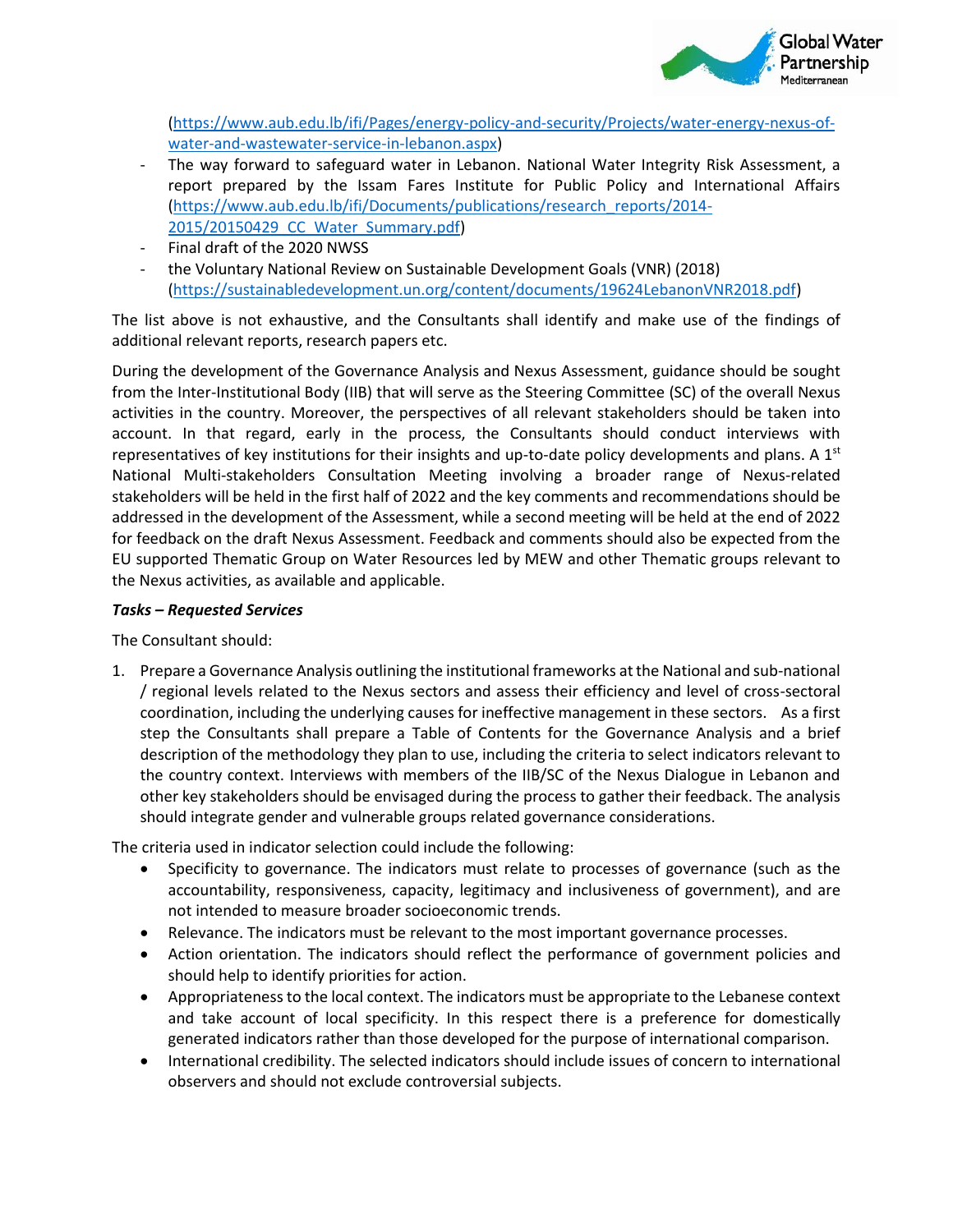

- Reliability. The proposed indicators should not be prone to large measurement error, biased sampling, unrepresentativeness and comparability problems, and should originate from respected and reliable sources.
- Triangulation from several sources. It is important to provide a balanced presentation of evidence from different sources, including national and international actors, and state and non-state bodies.

Concerning the preparation of the Nexus Assessment the Consultants shall:

2. Prepare an Inception Report (IR) to be consulted with GWP-Med for clearance and finalisation prior to the consultant proceeding to the next steps. In the context of the IR, the consultant should, among others:

(i) Undertake an assessment of information/data requirements and availability for the implementation of the assignment, leading to the identification of information gaps and suggested approaches to address these gaps. The Consultant will be responsible to collect the needed information -including through surveys- while GWP-Med will enable communications with authorities to assist if appropriate in the collection of available and needed information and data. (ii) describe in detail their suggested approach, methods and tools for the development of the Assessment, including a workplan with timeline and an annotated Table of Contents of the Report (iii) include as part of the above, suggested methodologies/approaches for: - the identification of individual policy/thematic areas in each sector, for which interdependencies with other Nexus sectors are crucial and strongest, in terms of e.g. impacts, resource flows, management practices, need for policy and regulatory coordination etc. (to be implemented in Task 3.ii)

- the prioritisation of identified specific interlinkages (synergies and trade-offs) across policy/thematic areas, in terms of greatest potential benefits from increased management and policy integration on the short, medium and long term and feasibility/needs in terms of resources (to be implemented in Task 5.i)

- *3.* (i) Prepare a consolidated overview of the current status and trends relevant to the availability and management of the Nexus-related resources<sup>1</sup>. The overview should present information both at the national and at the River Basin level, and refer among others to key pressures and challenges, including risks related to climate change impacts. The information contained in this overview should be concise, yet in enough detail to provide adequate factual support for subsequent analysis. (ii) Based on this overview and using the methodology to be described under 2.iii, for each of the Nexus sectors identify the individual policy/thematic areas for which interdependencies with other sectors are crucial and strongest, in terms of e.g. impacts, resource flows, management practices, need for policy and regulatory coordination etc.
- *4.* For each of the individual policy/thematic areas identified above:

(i) Present the related Strategic Documents (strategies, plans etc.) and the relevant decision-making and regulatory frameworks.

(ii) Assess and describe to what extent the Strategic Documents take into consideration in the sectoral development plans any cross-sectoral interlinkages, either in terms of conflicts in competing for the same scarce resources, or of opportunities from synergic and coordinated actions and planning.

 $^1$  The overview should present information relevant to e.g. water balance, water quality, water supply & sanitation, energy demand and production by source, energy imports, land use, irrigated areas and water demand, food production and imports/exports by type, forestry/biomass, protected areas and biodiversity hotspots etc.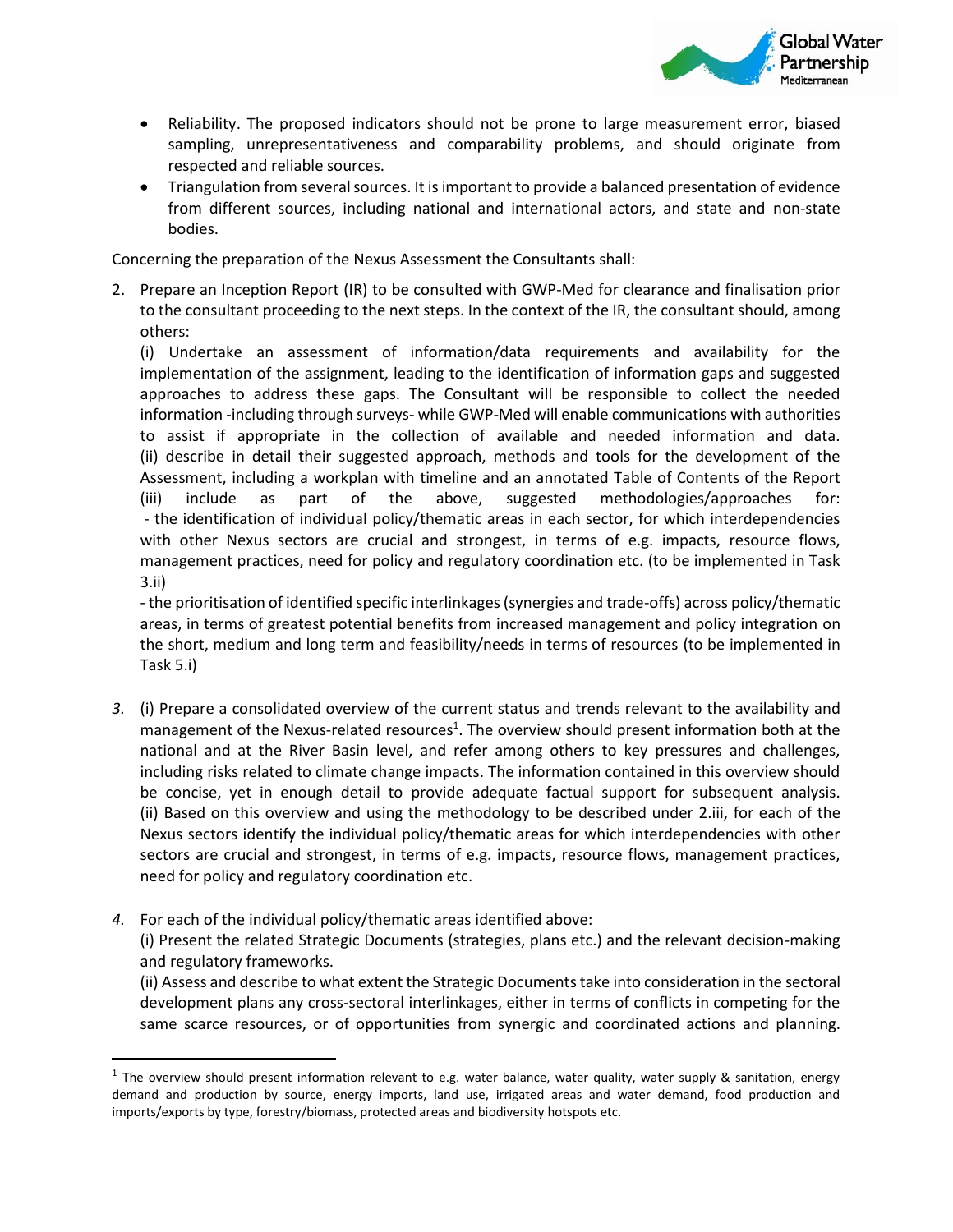

Additionally, in coordination with and with the assistance of GWP-Med's Senior Gender Advisor, provide a brief overview of how gender dimensions are addressed in each Strategic Document.

5. (i) Based on (a) the overview of current status, trends and challenges in the Nexus sectors in Task 3, (b) the assessment of the policy framework in key policy/thematic areas in Task 4, and (c) the consultants' expert judgement: prepare a list of specific key Nexus-related interlinkages (trade-offs or synergies) across the identified policy/thematic areas, and prioritise them in terms of greatest potential benefits from increased policy integration, using the methodology to be described under 2.iii. For each interlinkage, outline key barriers or gaps for appropriately addressing trade-offs and/or capturing synergies through coordinated cross-sectoral action, in terms of e.g. financing needs, policy coherence, institutional settings for decision making, harmonisation, access to and management of information and data (list not exhaustive).

(ii) Present the preliminary findings of the preceding analyses in the National Consultation Meeting (to be organised by GWP-Med) and the EU-supported Thematic Group on Water Resources led by MEW. Present further the preliminary findings in other Thematic Groups relevant to the Nexus sectors if available. Receive feedback and validation, and fill gaps during these meetings, as well as in further interviews of key stakeholders if needed and as appropriate.

- 6. Analyse in depth the top 2-3 (number to be agreed with GWP-Med) priority interlinkages identified in Task 5 and assess if and how each one is addressed in the National Water Sector Strategy and other sectoral Strategic Documents that might be developed in the process - directly related to the specific priority interlinkages - their objectives, governance status and infrastructure actions. Aspects of this analysis should include (the list is not exhaustive):
	- (i) How the interlinkage is important for the sustainable development in Lebanon
	- (ii) what are the benefits and increased efficiencies from the adoption of an integrated approach for addressing/supporting the interlinkages
	- (iii) Which are the key barriers, conflicts or gaps for addressing trade-offs and/or capturing synergies, in terms of e.g. access to finance; overlapping in decision making/regulation; data management, availability or harmonisation; technologies, costs, and applicability etc.
	- (iv) To what extent the Programme and its related governance and infrastructure actions address in a coherent manner the related trade-offs and synergies, as well as the related barriers or gaps for coordinated action (identified above)
	- (v) Propose further measures enhancing coordinated and coherent planning and development including of infrastructure- to maximise efficiencies and synergies in the implementation of the Programme and address related key barriers, conflicts or gaps identified above
	- (vi) Explore options for coordinated financing of actions.
- 7. Prepare a consolidated overview of national and international financing schemes and instruments, as well as of related strategies and priorities of donors and IFIs active in Lebanon, relevant to the Nexus sectors. Based on that, and on the preceding analyses, suggest a short-list of concrete Nexus interventions exhibiting strong cross-sectoral relevance and benefits, linked to the identified key interlinkages.
- 8. Prepare the draft Assessment Report incorporating all the above and including related tables, graphs, figures and maps, a technical summary, a layman's summary and a factsheet of the key findings of the Assessment.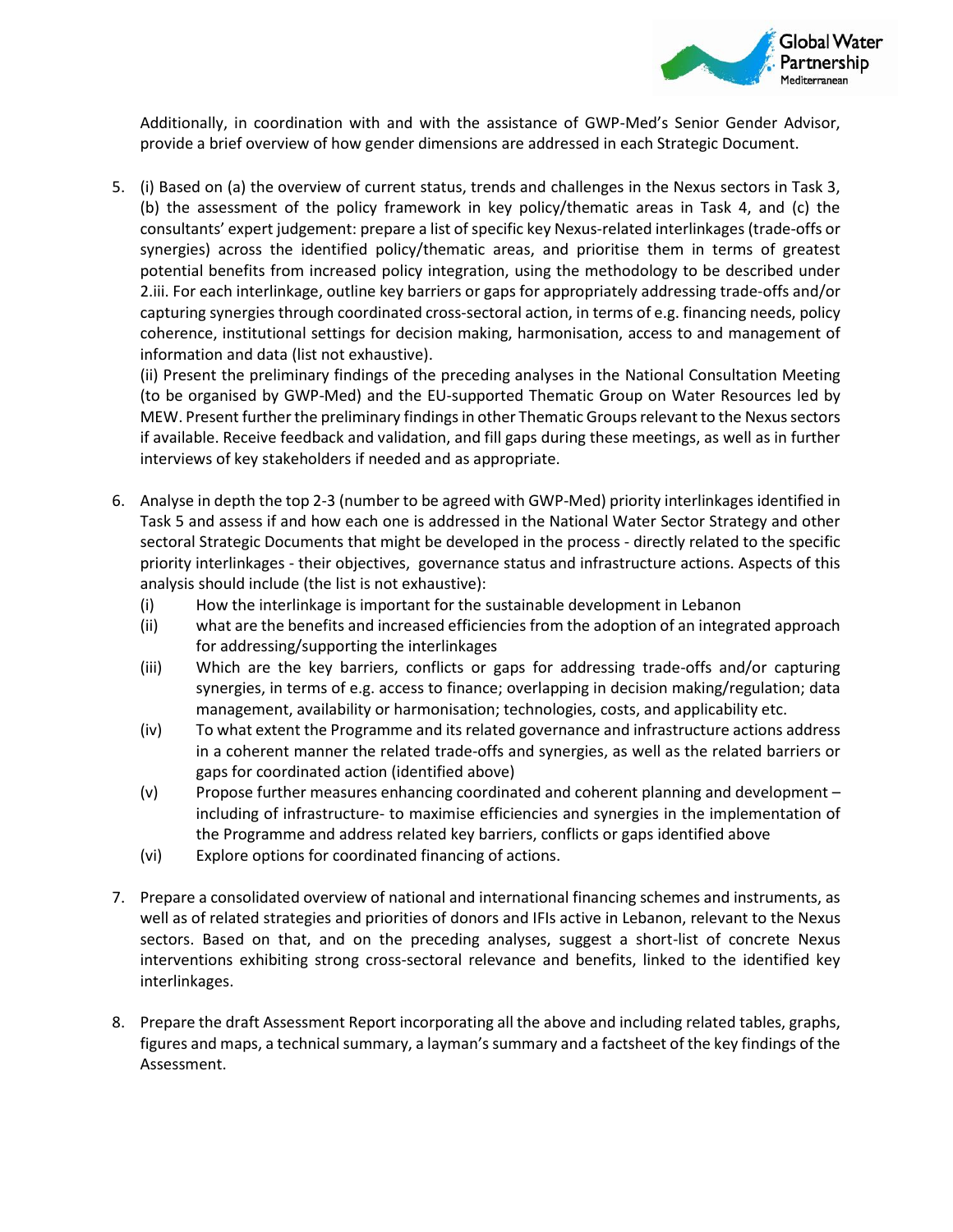

# **3. Reporting, deliverables, and Milestones**

It is required that throughout the implementation of the Assignment, the consultants closely liaise with the Project Manager and Senior Programme Officer at GWP-Med.

The consultants are expected to deliver the following deliverables, all in English, directly linked to the tasks described in detail under the section "Tasks – Requested Services", as per the below schedule (to be possibly adapted based on the actual date of the signature of the contract):

| <b>Task</b><br># | <b>Deliverables</b>                                                                                                                                                                                                                                                                                                     | <b>Deadline</b>                  |
|------------------|-------------------------------------------------------------------------------------------------------------------------------------------------------------------------------------------------------------------------------------------------------------------------------------------------------------------------|----------------------------------|
| $\mathbf{1}$     | - Governance analysis: Criteria for the selection of indicators, Table of Content and<br>Work Plan<br>- Nexus Assessment: Inception Report and Table of Content                                                                                                                                                         | 3 weeks after<br>contract signed |
| 2                | - Consolidated overview of current status and trends in the Nexus sectors<br>- Identification of key policy/thematic areas                                                                                                                                                                                              | 5 weeks after<br>contract signed |
| 3                | - Brief overview of strategic and decision-making frameworks in the<br>policy/thematic areas of priority and assessment of how cross-sectoral<br>interlinkages are addressed                                                                                                                                            | 7 weeks after<br>contract signed |
| 4                | - Governance Analysis draft<br>- List of key interlinkages in the policy/thematic areas of priority, identifying key<br>barriers or gaps for coordinated cross-sectoral action<br>- Presentations in the 1st Multi-stakeholders Consultation meeting and the<br>Thematic Group on Water Resources/other thematic groups | May-June 2022                    |
| 5                | - Analysis of top priority interlinkages, vis-a-vis the related provisions of the<br>National Water Sector Strategy, including list of proposed measures (see Task 6<br>above for details)                                                                                                                              | September<br>2022                |
| 6                | - Overview of national and international financing schemes and instruments and<br>of IFIs' strategies and priorities<br>- Short-list of concrete Nexus interventions exhibiting strong cross-sectoral<br>relevance and benefits                                                                                         | September<br>2022                |
| 7                | - Presentation of final draft of findings at the 2nd Multi-stakeholders Consultation<br>meeting and the Thematic Group on Water Resources/other thematic groups                                                                                                                                                         | December 2022                    |
| 8                | Drafting of final Assessment Report, as well as technical summary, layman's<br>summary and factsheet of the key findings of the Assessment.                                                                                                                                                                             | January 2023                     |

#### **4. Payment modalities**

Accomplishment of deliverable 1: **20%** of total contract amount

Accomplishment of deliverables 2-4: **30%** of total contract amount

Accomplishment of deliverables 5-8: **20%** of total contract amount

Approval of final deliverables: **30%** of the total contract amount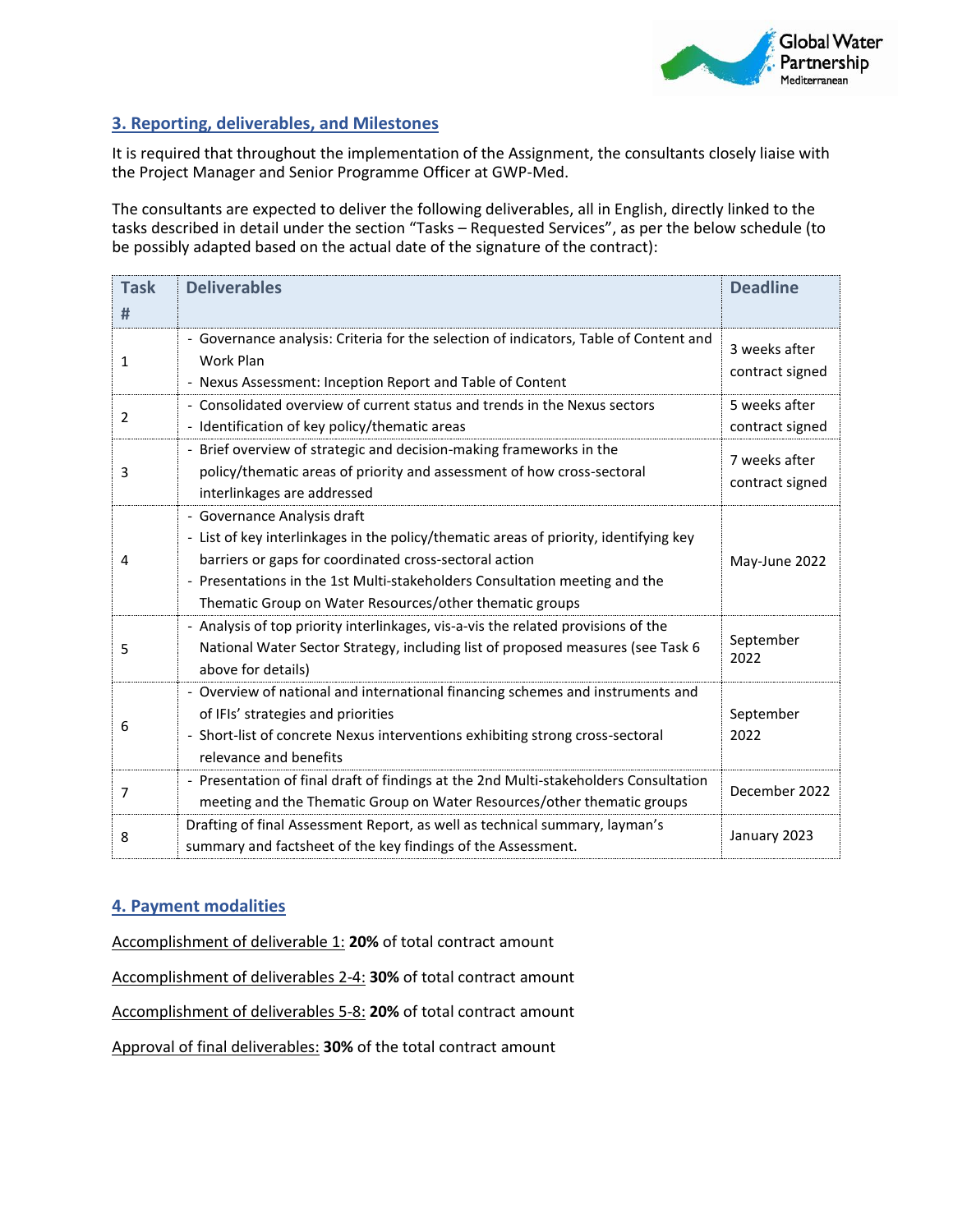

# **5. Contract price, duration.**

The maximum fee for this assignment is **70,000 USD**. This amount includes all other costs, income taxes and any other amount payable or cost that may be required for the completion of the work/service, including VAT.

The overall duration of the contract will be for a maximum of **12 months** after contract signature.

Payments will be made upon acceptance and verification of the related deliverables, as laid out in section 3. Reporting, deliverables, and Milestones

# **6. Selection Criteria (pass / fail)**

Successful participant (Natural or Legal Person or Entity):

- Must have a record of minimum 3 projects over the last 10 years of comparable nature and degree of complexity relevant to those required for this Contract

- Must have cumulative annual turnover for the last two financial years at least equivalent to the maximum amount of this call.

- Must be enrolled in one of the official professional or trade register kept in their country of registration.

- Must have the capability to produce GIS maps.

# **7. Qualification and Experience**

Participants in the call are required to have solid experience in developing and managing complex projects in the field related to the tasks described in the ToR. This needs to be demonstrated in the **Technical Offer** to be submitted as part of the application. A template for the Technical Offer form is available in the Call for Offers.

The Technical Offer Form consists of the following sections:

- Section 1: Expertise and work experience

- Section 2: Approach and Methodology

#### Regarding Section 1: Expertise and work experience:

The scope of work requires an interdisciplinary team of skilled experts with previous experience in activities similar to those that this assignment entails. The required qualifications for all experts to be engaged in this assignment are presented in Table 1 below. The inclusion of experts so as the team responds to **every area of expertise** defined in the table below is mandatory. If the qualifications of an expert cover the requirements of more than one area of expertise, that expert can be also proposed for these other areas. Qualifications additional to the minimum requested per category will receive additional score under the evaluation process as described in the section Evaluation Process and Awarding Criterion. In addition, the Participant may propose -as they deem appropriate- additional experts covering other specific areas of expertise.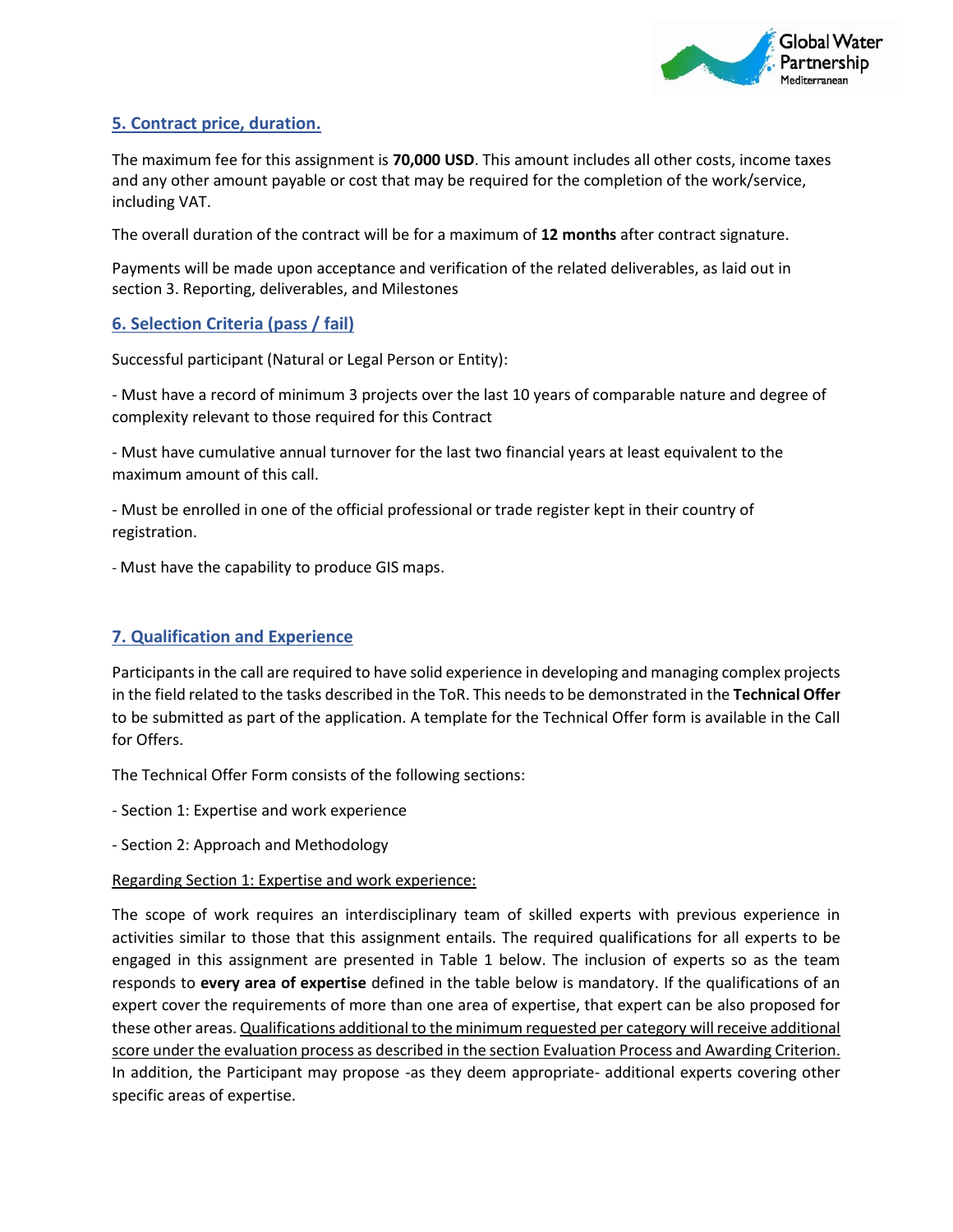

# **Failure to provide the minimum required qualifications is considered ground for disqualification.**

| Expert n.      | <b>Areas of Expertise</b>          | <b>Qualifications</b>                                                                                                |
|----------------|------------------------------------|----------------------------------------------------------------------------------------------------------------------|
| $\mathbf{1}$   | Water<br>Resources                 | o At least University degree (MSc or equivalent) in water resources                                                  |
|                | Management<br>expert<br>$\sqrt{ }$ | management, or environmental engineering/management, or a                                                            |
|                | <b>Team Leader</b>                 | directly related field (Required).                                                                                   |
|                |                                    | o Minimum 10 years of professional experience in the field of water<br>resources management (Required).              |
|                |                                    | o Minimum 3 assignments/projects in Lebanon relevant to water                                                        |
|                |                                    | resources management (Required).                                                                                     |
|                |                                    | o 1 assignments/project directly relevant to the Nexus approach in                                                   |
|                |                                    | the past 5 years (Required)                                                                                          |
|                |                                    | o Excellent oral and written communication skills in English and                                                     |
|                |                                    | Arabic. For the spoken Arabic it is preferable that the candidate                                                    |
|                |                                    | speaks Levantine Arabic.                                                                                             |
| $\overline{2}$ | <b>Energy Policy expert</b>        | o At least University degree in the field of Engineering or Energy                                                   |
|                |                                    | Policy or a directly related field (Required).                                                                       |
|                |                                    | o Minimum 5 years of professional experience in the field of energy                                                  |
|                |                                    | (Required).                                                                                                          |
|                |                                    | o Minimum 3 assignments/projects in Lebanon relevant to<br>renewable energy or energy use efficiency in the water or |
|                |                                    | agriculture sectors (Required).                                                                                      |
| 3              | Agriculture expert                 | o At least University degree in the field of Agriculture, or Rural                                                   |
|                |                                    | Development, or Forestry or a directly related field (Required).                                                     |
|                |                                    | o Minimum 10 years of professional experience in the field of                                                        |
|                |                                    | Agriculture, or Rural Development, or Irrigation policies (Required).                                                |
|                |                                    | o Minimum 3 assignments/projects in Lebanon relevant to                                                              |
|                |                                    | Agriculture, or Rural Development, or Irrigation (Required).                                                         |
| 4              | <b>Environment expert</b>          | University<br>At<br>least<br>degree<br>in<br>environmental<br>o                                                      |
|                |                                    | engineering/management, or Biology or a directly related field                                                       |
|                |                                    | (Required).                                                                                                          |
|                |                                    | o Minimum 10 years of professional experience in the field of                                                        |
|                |                                    | environmental policy (Required).<br>o Minimum 3 assignments/projects in Lebanon relevant to the                      |
|                |                                    | assessment of environmental policies, plans or projects or                                                           |
|                |                                    | environmental management (Required).                                                                                 |
| 5              | Institutional/Governance           | o At least University degree in Economics, Political Sciences,                                                       |
|                |                                    | International Relations, or any other related field (Required).                                                      |
|                | expert                             | o Minimum 3 years of of relevant professional working experience                                                     |
|                |                                    | in the field of governance (Required).                                                                               |
|                |                                    | o Minimum 2 assignments/projects in Lebanon relevant to                                                              |
|                |                                    | water/environmental governance and policy (Required).                                                                |
|                |                                    | o Excellent communication skills in English and Arabic. Spoken Arabic                                                |
|                |                                    | should be Levantine Arabic. (Required).                                                                              |

Table 1 – Required qualifications for the Team of Experts

# **8. Evaluation Process and Awarding Criterion**

The Award criterion is the most economically advantageous tender on the basis of best price / quality ratio.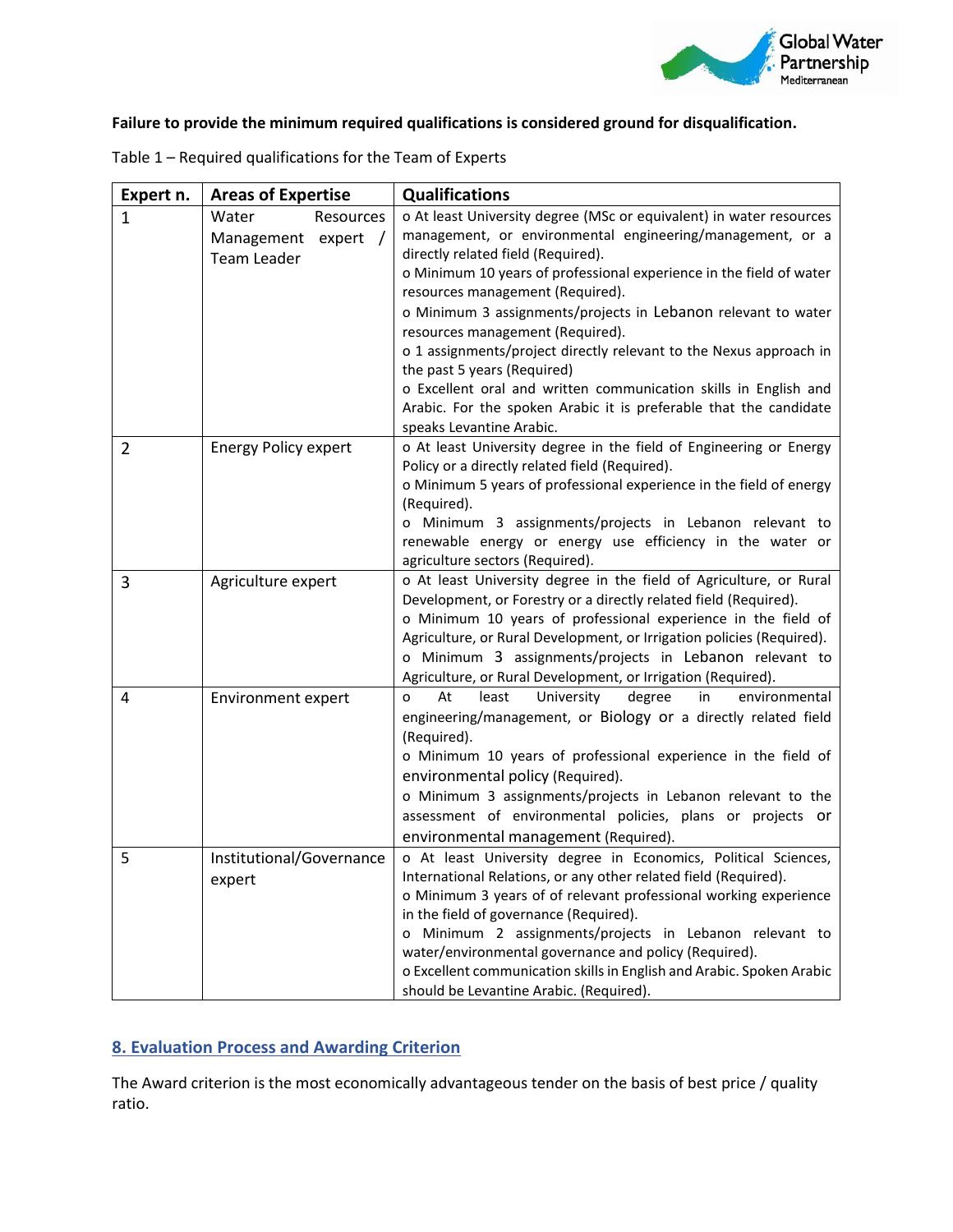

Offers qualified in terms of exclusion grounds and selection criteria will be further evaluated on the basis of the requirements presented under section "Qualification and Experience", as follows:

| (1) Criterion                               | (2) Weighting<br>(w) | (3) Points of criterion<br>(c) | (4) Score<br>$= (2) \times (3)$ |
|---------------------------------------------|----------------------|--------------------------------|---------------------------------|
| Section 1: Expertise and                    | 80% total            |                                |                                 |
| work experience                             |                      |                                |                                 |
|                                             |                      |                                |                                 |
| Water<br>Resources                          | 23%                  |                                |                                 |
| Management expert                           |                      |                                |                                 |
| Team Leader                                 |                      |                                |                                 |
|                                             |                      |                                |                                 |
| At least University degree in               | 3%                   |                                |                                 |
| water resources                             |                      |                                |                                 |
| management, or                              |                      |                                |                                 |
| environmental                               |                      |                                |                                 |
| engineering/management,                     |                      |                                |                                 |
| or a directly related field                 |                      |                                |                                 |
| (Required).                                 |                      |                                |                                 |
| Minimum 10 years of                         | 8%                   |                                |                                 |
| professional experience in                  |                      |                                |                                 |
| the field of water resources                |                      |                                |                                 |
| management (Required).                      |                      |                                |                                 |
| Minimum 3                                   | 5%                   |                                |                                 |
| assignments/projects in                     |                      |                                |                                 |
| Lebanon relevant to water                   |                      |                                |                                 |
| resources management                        |                      |                                |                                 |
| (Required)<br>1 assignment/project directly | 4%                   |                                |                                 |
| relevant<br>to<br>the<br>Nexus              |                      |                                |                                 |
| approach in the past 5 years                |                      |                                |                                 |
| (Required)                                  |                      |                                |                                 |
| Excellent<br>communication                  | 3%                   |                                |                                 |
| skills in English and Arabic.               |                      |                                |                                 |
| Spoken Arabic should be                     |                      |                                |                                 |
| Levantine Arabic. (Required).               |                      |                                |                                 |
| <b>Energy Policy expert</b>                 | <b>13%</b>           |                                |                                 |
| At least University degree in               | 3%                   |                                |                                 |
| the field of Engineering or                 |                      |                                |                                 |
| Energy Policy or a directly                 |                      |                                |                                 |
| related field (Required).                   |                      |                                |                                 |
| Minimum<br>5<br>of<br>years                 | 5%                   |                                |                                 |
| professional<br>experience in               |                      |                                |                                 |
| the<br>field<br>of<br>energy                |                      |                                |                                 |
| (Required).                                 |                      |                                |                                 |
| 3<br>Minimum                                | 5%                   |                                |                                 |
| assignments/projects<br>in                  |                      |                                |                                 |
| Lebanon<br>relevant<br>to                   |                      |                                |                                 |
| renewable energy or energy                  |                      |                                |                                 |
| use efficiency in the water                 |                      |                                |                                 |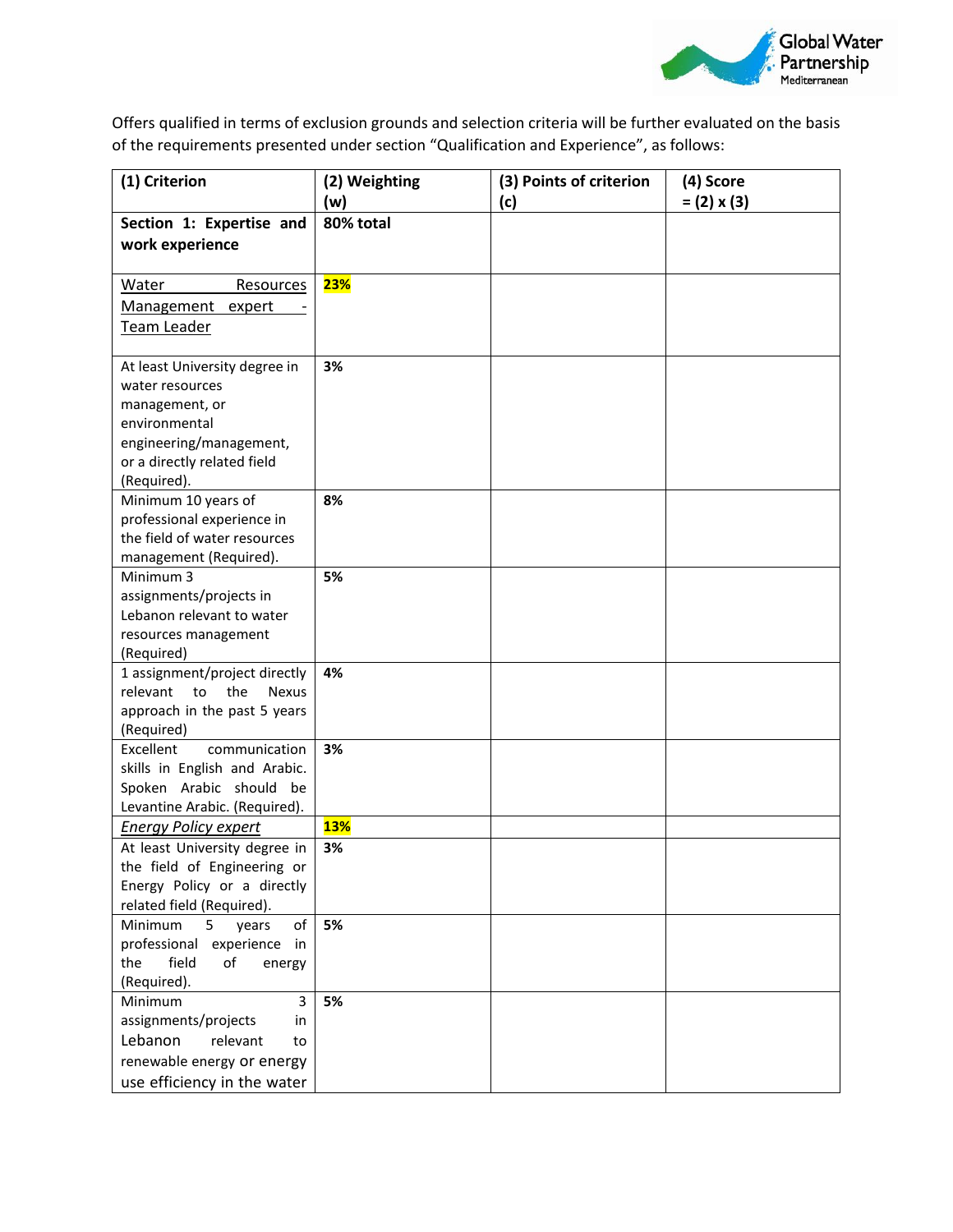

| agriculture sectors<br>or                               |            |  |
|---------------------------------------------------------|------------|--|
| (Required)                                              |            |  |
| Agriculture expert                                      | <b>16%</b> |  |
| At least University degree in                           | 3%         |  |
| the field of Agriculture, or                            |            |  |
| Rural<br>Development,<br>or                             |            |  |
| Forestry or a directly related                          |            |  |
| field (Required).                                       |            |  |
| of<br>Minimum<br>10<br>years                            | 8%         |  |
| professional experience<br>in                           |            |  |
| the field of Agriculture,<br>or                         |            |  |
| Rural<br>Development,<br>or                             |            |  |
| Irrigation policies (Required).                         |            |  |
| Minimum<br>3                                            | 5%         |  |
| assignments/projects<br>in                              |            |  |
| Lebanon<br>relevant<br>to                               |            |  |
| Agriculture,<br>Rural<br>or                             |            |  |
| Development, or Irrigation                              |            |  |
| (Required).                                             | <b>16%</b> |  |
| <b>Environment expert</b>                               |            |  |
| At least University degree in                           | 3%         |  |
| environmental<br>engineering/management, or             |            |  |
|                                                         |            |  |
| Biology or a directly related<br>field (Required).      |            |  |
| of<br><b>Minimum</b><br>10<br>years                     | 8%         |  |
| professional experience in                              |            |  |
| the field of environmental                              |            |  |
| policy (Required).                                      |            |  |
| 3<br>Minimum                                            | 5%         |  |
| assignments/projects<br>in                              |            |  |
| Lebanon relevant to the                                 |            |  |
| assessment of environmental                             |            |  |
| policies, plans or projects                             |            |  |
| (Required).                                             |            |  |
| Institutional/Governance                                | <b>12%</b> |  |
| <u>expert</u>                                           |            |  |
| At least University degree in                           | 3%         |  |
| Economics, Political Sciences,                          |            |  |
| International Relations, or                             |            |  |
| other<br>related<br>field<br>any                        |            |  |
| (Required).                                             |            |  |
| Minimum 3 years of of                                   | 3%         |  |
| relevant<br>professional                                |            |  |
| working experience in the                               |            |  |
| field<br>of<br>governance                               |            |  |
| (Required).                                             |            |  |
|                                                         |            |  |
| Minimum<br>$\overline{2}$<br>assignments/projects<br>in | 2%         |  |
| Lebanon<br>relevant<br>to                               |            |  |
|                                                         |            |  |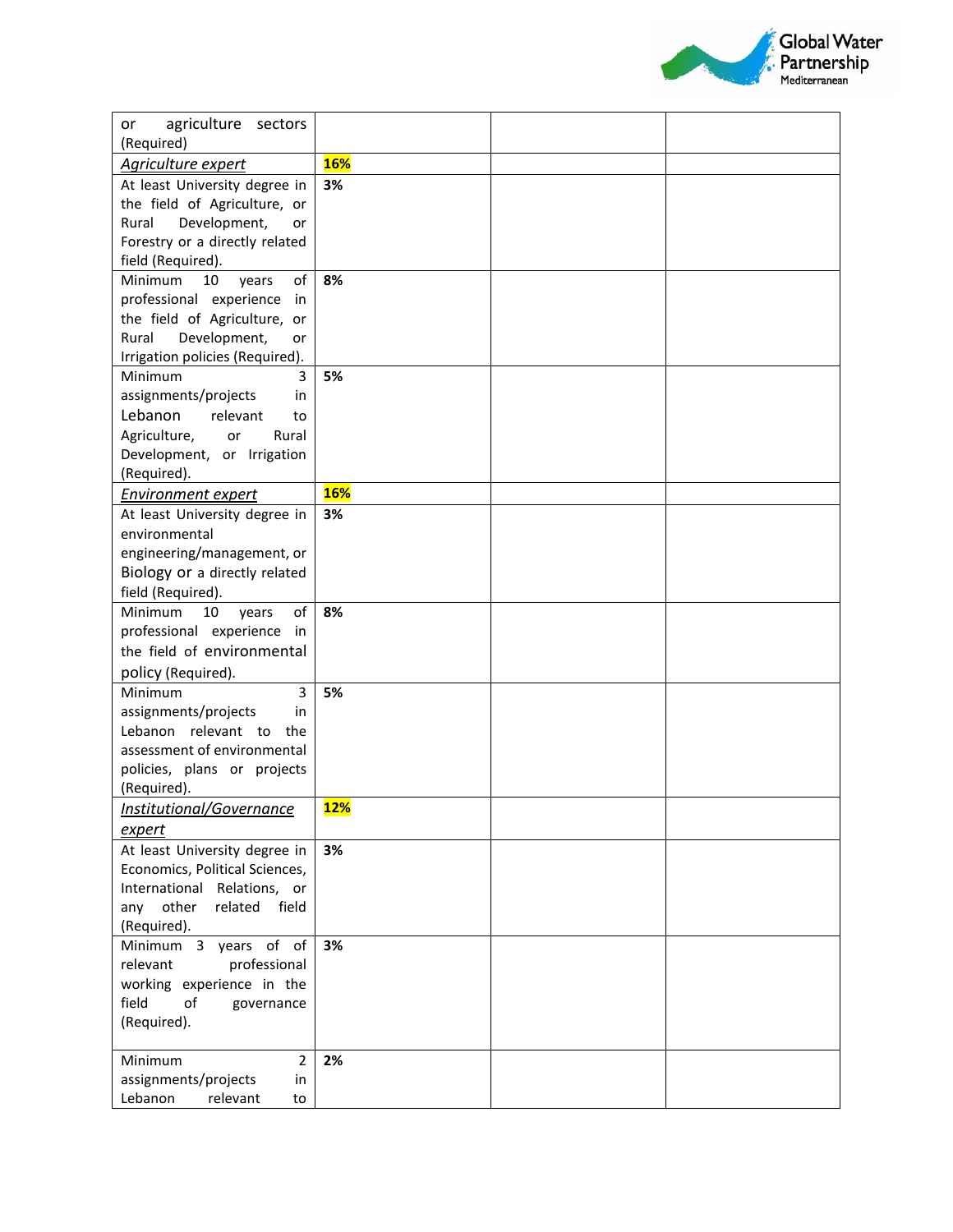

| water/environmental           |              |  |
|-------------------------------|--------------|--|
| and<br>policy<br>governance   |              |  |
| (Required).                   |              |  |
| Excellent<br>communication    | 4%           |  |
| skills in English and Arabic. |              |  |
| Spoken Arabic should be       |              |  |
| Levantine Arabic. (Required). | 20% of total |  |
| Section 2: Approach and       |              |  |
| Methodology                   |              |  |
| Approach to the requested     | 15%          |  |
| detailed<br>Assignment:       |              |  |
| the<br>description<br>of      |              |  |
| methodology<br>the<br>how     |              |  |
| Participant will achieve all  |              |  |
| objectives and tasks and      |              |  |
| deliver all<br>outputs<br>as  |              |  |
| described in the Terms of     |              |  |
| Reference<br>of<br>the        |              |  |
| assignment, keeping<br>in     |              |  |
| mind the appropriateness      |              |  |
| to local conditions.          |              |  |
| <b>Risks</b><br>Mitigation    | 5%           |  |
| Measures: description of      |              |  |
| the potential risks for the   |              |  |
| implementation of this        |              |  |
| assignment<br>that<br>may     |              |  |
| impact achievement and        |              |  |
| of<br>timely<br>completion    |              |  |
| expected results as well as   |              |  |
| quality.<br>their<br>Describe |              |  |
| measures that will be put     |              |  |
| in place to mitigate these    |              |  |
| risks.                        |              |  |

#### **Failure to provide the minimum required qualifications is considered ground for disqualification.**

**Scoring** for each evaluated section will be made as following:

**Section 1** – Expertise and work experience: For Section 1 score starts at 100 points (when minimum requirements are met) and can reach 150 points depending on the description of the participant and the number of projects implemented in excess of those required as a minimum. (100p Base +10p for extra criteria over base up to 50 additional points)

**Section 2** – Approach and Methodology: For Section 2, score starts at 100 points and can reach 150 points depending on the length, detail, depth, and structure of the information provided. Each Section/evaluation criterion is evaluated autonomously. The final scoring of each evaluation criterion is the outcome of its scoring multiplied by the corresponding weighting factor. The overall score of the technical offer is the sum of the final scoring of all the Sections/evaluation criteria.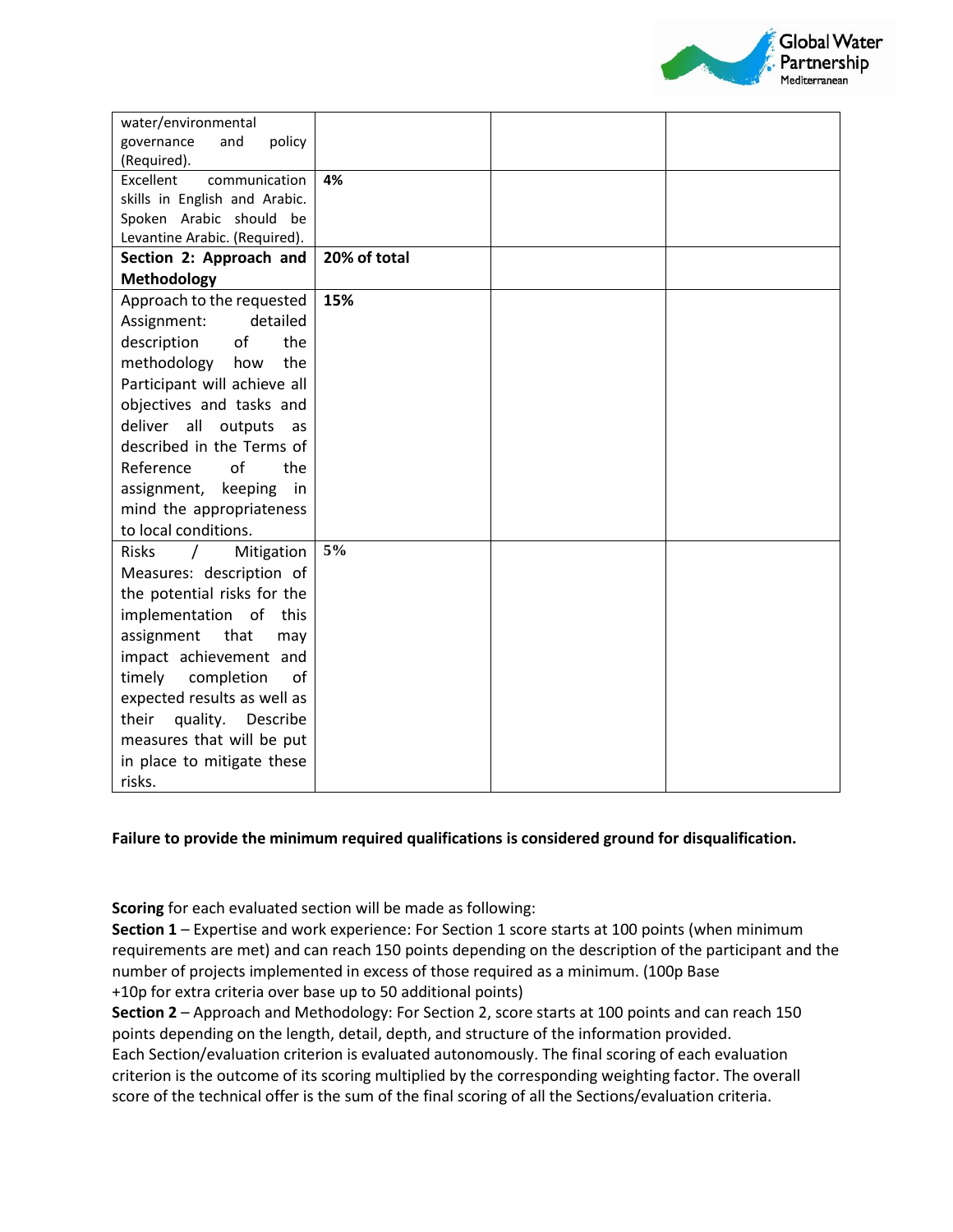

The overall score of the technical offer is calculated on the basis of the following formula:

# **Bi = w1 x c1 + w2 x c2 +……**

For the overall score which will determine the ranking of offers, technical evaluation will be weighted with 80%, and the financial offer with 20%.

The final listing of the most advantageous offers will be made on the basis of the following formula:

# **Λi = 0.8\* (Bi/Bmax) + 0.2 \* (Kmin/Ki).**

Where:

- Bmax: the max score received by the best of the technical offers received
- Bi: the score of the technical offer
- Kmin: The cost of the financial offer with the minimum price offered.
- Ki: The cost of the financial offer

The most advantageous offers is the one with the greater value of Λ. In case of equality of overall scores, the winning proposal is the one whose corresponding technical proposal received the highest rating.

# **9. Monitoring and Progress Controls**

Mr. Dimitris Faloutsos, Deputy Regional Coordinator and Ms. Barbara Tomassini, Senior Programme Officer at GWP-Med, will be providing oversight and guidance from the side of the Project Team. Coordination calls between the consultant and the Project Team will be held at least monthly, to monitor the progress with regard to the workplan submitted with the Inception Report.

Services will be rendered and will be considered completed upon approval of the deliverables by the Project Manager and the GWP-Med Executive Secretary.

# **10. Place of Performance**

This assignment is home based, with field missions for consultations. The tasks will be carried out from a place of the Consultant's preference.

# **11. Terms and Conditions**

• *Language* 

The language of the deliverables/outputs is English with summaries in Arabic.

# • *Data and information*

GWP-Med can assist in the identification of related policy documents, projects and/or stakeholders. The consultant is responsible to collect all additional information and data necessary for the completion of this assignment. Missing information (from any side) would not be considered as eligible reason for not completing the tasks.

• Submission of data, reports and other material produced

All primary data, reports, and other documentation produced during this assignment shall be made available to GWP-Med in electronic format. All data acquired, and products developed during the assignment will be in the ownership of the Project and cannot be used by the Consultant and its team without prior written permission.

• Cooperation requirements